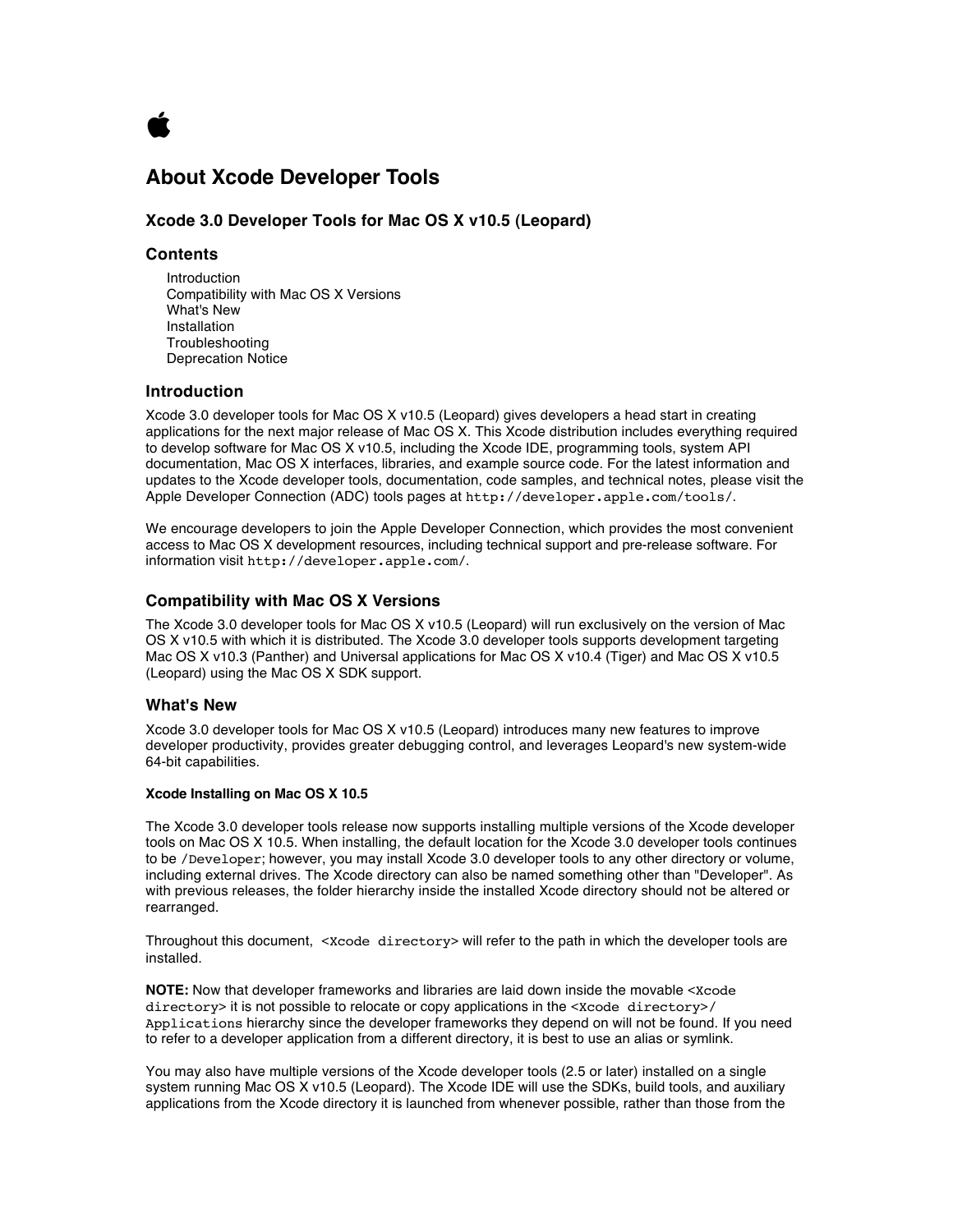root system.

The XcodeTools 3.0 installer also optionally installs the standard system development tools and interfaces into /usr, so conventional makefile- and config-based builds will operate correctly.

**NOTE:** There is no support for more than one version of these system (command line) tools per system; the last installed set of system tools replaces any previously installed set.

To support these changes there has been a re-structuring of the Xcode directory to move developer tools content out of the underlying system and into a single top-level folder. Some of the more noticeable changes are:

- The Xcode directory now has a usr subdirectory that includes all command line developer content. For example, now xcodebuild is found at <Xcode directory>/usr/bin/xcodebuild, where previously it was located at /usr/bin/xcodebuild. Similarly, developer man pages, libraries, and other files can be found in the appropriate locations under <Xcode directory>/usr.
- In order to continue to support the UNIX model of developer tools being found in the boot volume and provide backward compatibility with external build systems, Xcode includes an optional install of this content into the boot volume. System headers and libraries are also provided for those projects that have not migrated to using SDKs.
- In an effort to better support multiple installations of the Xcode developer tools, the versions of xcodebuild, xcodeindex, instruments, ibtool, opendiff, and agvtool placed in /usr/bin are now shim scripts that work with the xcode-select tool (also located in /usr/bin/) and reference the "default" version of the Xcode developer tools. Consult the xcode-select man page for more information.
- Previously, supporting files for Xcode and other developer applications were located in /Library/ Application Support/Apple/Developer Tools. Now that content is located inside the Xcode directory in <Xcode directory>/Library/, with each application having its own folder (so Xcode support files are located at <Xcode directory>/Library/Xcode). In addition, we also support finding support files outside the Xcode directory at /Library/Application Support/ Developer/<tools version> for support files needed for a specific version of the tools (/ Library/Application Support/Developer/3.0 for the Xcode 3.0 developer tools) and / Library/Application Support/Developer/Shared for support files that are not specific to a given tools version. We encourage users to place additional support files (like custom file or project templates) inside <Xcode directory>/Library/ to allow the support files to move with the folder instead of being tied to the boot volume.
- Since we have added a usr folder hierarchy to the Xcode directory, <Xcode directory>/Tools is being deprecated in Leopard Xcode developer tools, and will be removed in a future release of the tools. References to tools that used to exist in <xcode directory>/Tools should be updated to find their content in <Xcode directory>/usr/bin.
- Deprecated in a previous release, ocvs is no longer shipped as part of Xcode. Users of wrapped CVS repositories should transition to Subversion or CVS. In a related note, Subversion now ships as a part of Mac OS X v10.5 proper.
- The Java reference documentation for Java 1.4.2 and J2SE 5 is no longer part of the Xcode developer tools install and will be made available as a separate download on the ADC website. The Core Java Reference Library is still available via RSS subscription in Xcode's documentation window.
- The ant, junit, and maven command line tools are now part of Mac OS X v10.5 proper, so they are no longer shipped as part of Xcode developer tools.
- Jar Bundler and Applet Launcher have moved to /usr/share/java and are part of Mac OS X v10.5 proper, but are still accessible via symlinks in <Xcode directory>/Applications/ Utilities.

# **Developer Productivity**

• Objective-C 2.0: The Xcode IDE and toolset fully support the new Objective-C 2.0 features, including garbage collection, properties, and for...in iteration syntax. Note that Objective-C 2.0 is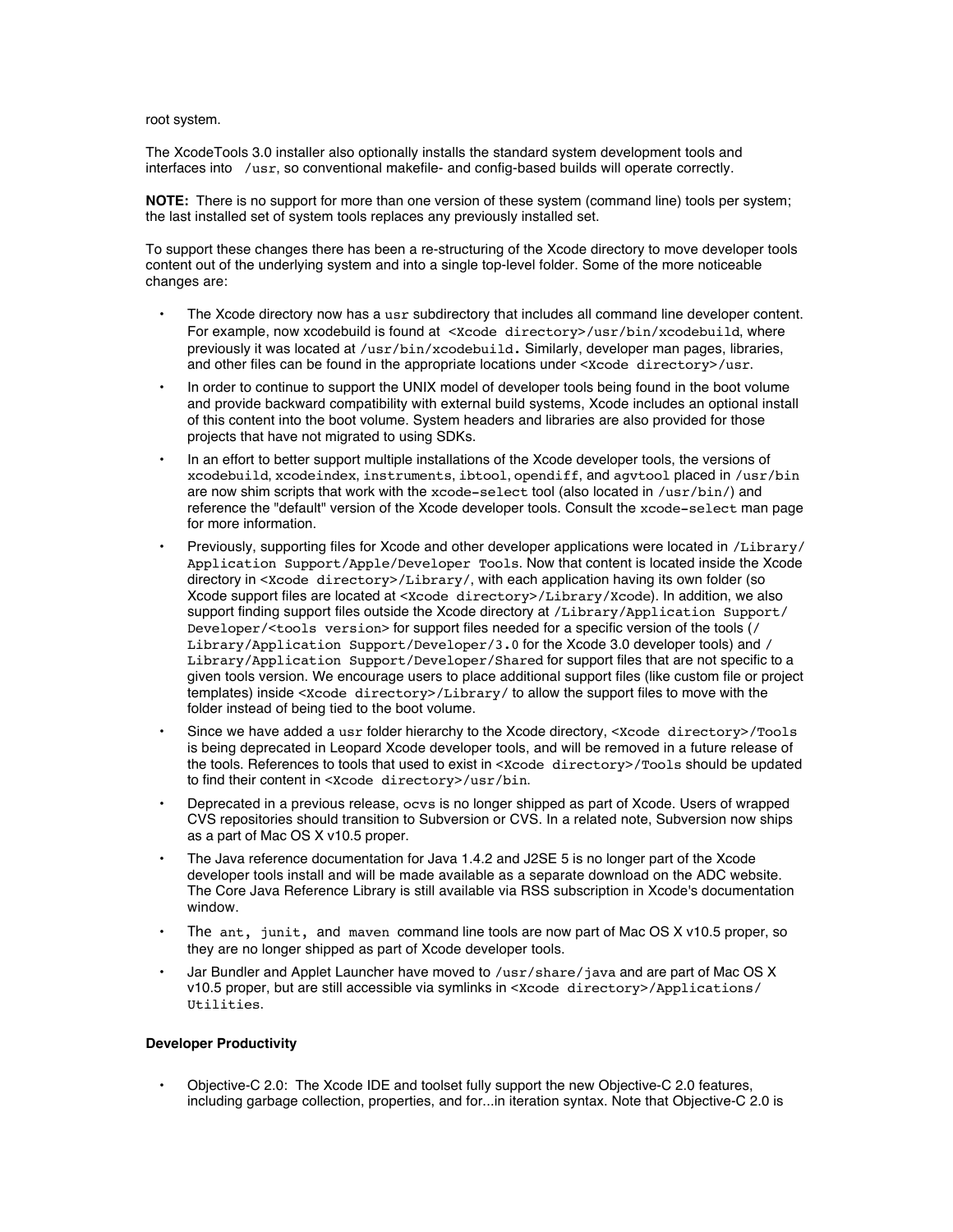only compatible with the Mac OS X v10.5 (Leopard). The Xcode IDE is compiled and runs as a fully garbage collected application. For additional information, see the "The Objective-C 2.0 Programming Language" guide, available via Documentation in the Help menu of Xcode.

- New Xcode Editor: New features include improved performance when loading large files and a streamlined edit/build/debug process. For instance, errors and warnings can now be viewed inline within your code in "message bubbles", allowing you to easily correct mistakes without switching windows. Additionally, a new feature called Code Focus combines new code folding features along with visual cues to highlight the block structure of your code.
- Refactoring for Objective-C: Refactoring enables wide-scale restructuring of your project and class design in a single, safe operation.
- Project Snapshots: Enables you to save your complete project state, or restore your project to a previous state. Together with refactoring, these provide a safe mechanism to make dramatic changes to your entire project.

# **Debugging Control**

- In-Place Debugging: Now any editor window in Xcode can be used as a debugging interface. When you click "Go" to launch your application, debugging controls such as stepping and a thread selector will appear at the top of the editor window. Hovering over a variable in your code will use the new debugger tooltip feature to display its current value.
- DWARF: DWARF is now the default debugging format for both new and existing projects. If you do not want to use DWARF, you can manually change the debugging format in the project by setting the "Debug Information Format" build setting to Stabs.

#### **64-bit Leopard Support**

• Mac OS X v10.5 (Leopard) significantly enhances support for 64-bit applications, including UI frameworks. As part of this, the Xcode 3.0 developer tools enables creation of 32 and 64-bit Universal applications for Intel and PowerPC architectures.

### **Interface Builder 3.0**

• Interface Builder has undergone its first major update in over a decade and includes numerous improvements to the application appearance and workflow. The new version features major improvements in areas like Object palettes, Inspectors, and creating connections between objects. It also has support for adding Core Animation–based behaviors to elements. Finally, Interface Builder 3 makes it easy to integrate custom objects and refactor your nib files.

#### **Performance Analysis**

Instruments: New in Leopard, Instruments provides a wide variety of capabilities, conveniently packaged as separate instruments, to monitor, visualize, and correlate data collected from your application and the OS over time. ObjectAlloc.app and Sampler.app have been removed from developer tools and replaced by Instrument Templates with similar functionality. Instruments also leverages DTrace and allows you to create your own custom DTrace instruments. This enables you to quickly spot problems and relationships within your application.

# **Dashcode**

- Dashcode is a new application that includes everything you need to create great Dashboard widgets. It provides a number of templates, starting you off with a useful, fully-functioning widget. From there you can change the look and controls within your widget using the canvas. More advanced developers can write new code with the source code editor with Code Sense and debug it with the JavaScript debugger. Dashcode also takes care of the packaging and deployment of your widget to Dashboard once you've perfected it.
- The Dashcode installer package is included at the top level of the Xcode Tools folder in the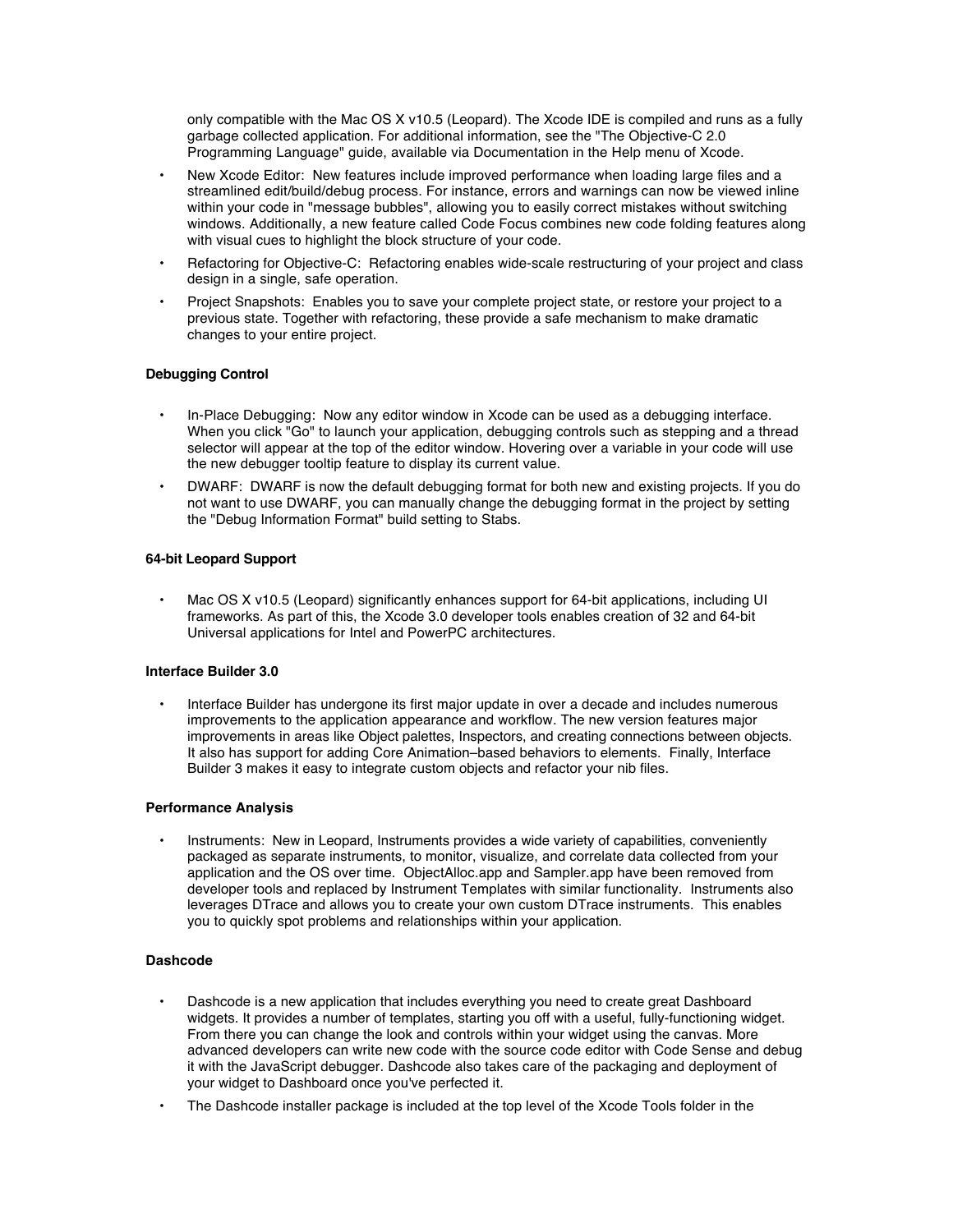Leopard installation DVD and is installed by default. Dashcode installs into <xcode directory>/ Applications.

Please see the complete Xcode 3.0 release notes for more detailed information on the above features, and the many other new features in this release.

# **Installing Xcode Developer Tools**

The XcodeTools installer has been changed for Leopard to allow for simple installation of the Xcode developer tools. This reorganized structure gives you all the options you need when installing, and obviates the need to install content from individual packages.

The installation choices in the "Customize..." panel have been reorganized into six items:

- Developer Tools Essentials Xcode, Interface Builder, Instruments, Dashcode, Quartz Composer, GCC 4.0.1, and other essential developer tools. Also installs the Mac OS X v10.4 (Universal) and Mac OS X v10.5 SDKs, as well as sample source code.
- Core Reference Library An Xcode documentation set consisting of Apple's Mac OS X and Developer Tools technical resources, including Guides, Reference, Release Notes, Sample Code, Technical Notes, and Technical Q&As.
- Developer Tools System Components CHUD Tools (including Shark) for measuring and optimizing software performance on Mac OS X, hardware bringup, and system benchmarking. Also includes support for enabling distributed builds and Instruments/DTrace integration. Note: the CHUD Tools are installed into /Developer on the boot volume.
- UNIX Development Support Optional content to allow command-line development from the boot volume. Installs a duplicate of the GCC compiler and command line tools included with the Developer Tools Essentials package into the boot volume. It also installs header files, libraries, and other resources for developing software using Mac OS X into the boot volume. This package is provided for compatibility with shell scripts and makefiles that require access to the developer tools in specific system locations. This content is not relocatable and will only be installed onto the boot volume.
- Mac OS X v10.3.9 Support Adds support for developing applications that target Mac OS X v10.3.9 APIs. Includes the Apple version of the GCC 3.3 compiler and the Mac OS X v10.3.9 SDK. Note: GCC 3.3 is not relocatable and is installed on the boot volume. This package is not selected by default.
- WebObjects Installs WebObjects development tools, examples, and documentation. Note: WebObjects is not relocatable and is installed into /Developer on the boot volume. This package is not selected by default.

# **Step-by-Step Instructions**

- 1. Boot into a partition with the Mac OS X v10.5 (Leopard) installed.
- 2. Insert the Mac OS X v10.5 (Leopard) DVD.
- 3. Double-click on XcodeTools.mpkg, located inside Optional Installs/Xcode Tools.
- 4. Follow the instructions in the Installer. If you need to install Mac OS X 10.3.9 Support or WebObjects, you must select "Custom Install", and check those packages.
- 5. Authenticate as the administrative user. The first user you create when setting up Mac OS X has administrator privileges by default.

Once you have installed the Xcode developer tools, you can access the documentation by launching Xcode and choosing any of the items in the Help menu. Developer applications such as Xcode, Instruments, and Interface Builder are installed in <Xcode directory>/Applications.

#### **Uninstalling Xcode 3.0 Developer Tools**

To uninstall Xcode developer tools on the boot volume along with the Xcode directory, from a Terminal window type:

\$ sudo <Xcode directory>/Library/uninstall-devtools --mode=all